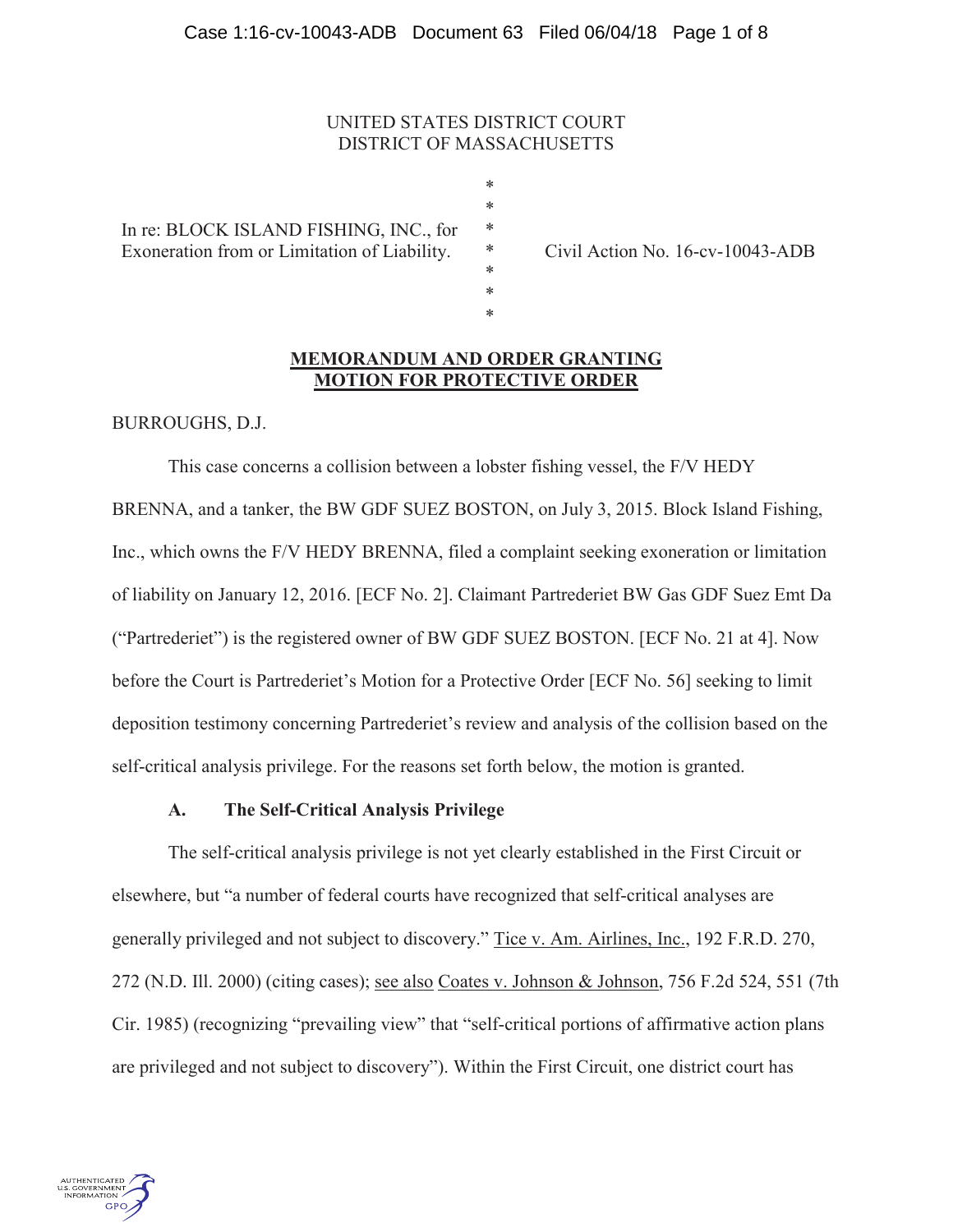#### Case 1:16-cv-10043-ADB Document 63 Filed 06/04/18 Page 2 of 8

applied the privilege to protect certain material from discovery, see O'Connor v. Chrysler Corp., 86 F.R.D. 211, 218 (D. Mass. 1980), while in other cases the court found that the privilege was inapplicable on the facts at issue, and thus did not reach the question of whether the privilege exists. See, e.g., Reyes-Santiago v. JetBlue Airways Corp., 932 F. Supp. 2d 291, 297 (D.P.R. 2013); Westernbank P.R. v. Kachkar, No. CV 07-1606 (ADC/BJM), 2009 WL 10681125, at \*3 (D.P.R. Apr. 7, 2009); Whittingham v. Amherst Coll., 164 F.R.D. 124, 130 (D. Mass. 1995).

The self-critical analysis privilege, also known as the self-evaluative privilege, "is designed to protect the opinions and recommendations of corporate employees engaged in the process of critical self-evaluation of the company's policies for the purpose of improving health and safety." Felder v. Wash. Metro. Area Transit Auth., 153 F. Supp. 3d 221, 224–25 (D.D.C. 2015). "The privilege seeks to encourage candid self-criticism," and "'prevent[s] a 'chilling' effect on self-analysis and self-evaluation prepared for the purpose of protecting the public by instituting practices assuring safer operations." Id. at 225 (quoting Granger v. Nat'l R.R. Passenger Corp., 116 F.R.D. 507, 509 (E.D. Pa. 1987)). If these types of analyses were subject to disclosure, it would "almost inevitably . . . result in some cramping of the investigative process, simply because the incentives for any institution to engage in self-evaluative investigation pale considerably with the knowledge that the results may be used against it." O'Connor, 86 F.R.D. at 217–18. Thus, the "reasoning behind this approach is that the ultimate benefit to others from this critical analysis of the . . . [accident] far outweighs any benefits from disclosure." Bradley v. Melroe Co., 141 F.R.D. 1, 3 (D.D.C. 1992).<sup>1</sup>

 $<sup>1</sup>$  Some courts have interpreted a 1990 Supreme Court decision as casting doubt on the viability</sup> of the self-critical analysis privilege. See Univ. of Pennsylvania v. EEOC, 493 U.S. 182, 188–89 (1990). In that case, the court refused to recognize a peer-review privilege that would have protected materials concerning a university's tenure decisions where the EEOC was investigating charges of gender and racial discrimination. Id. at 185, 189. Some courts have described Pennsylvania as "implicitly reject[ing] the rationale for a self-evaluation privilege" because both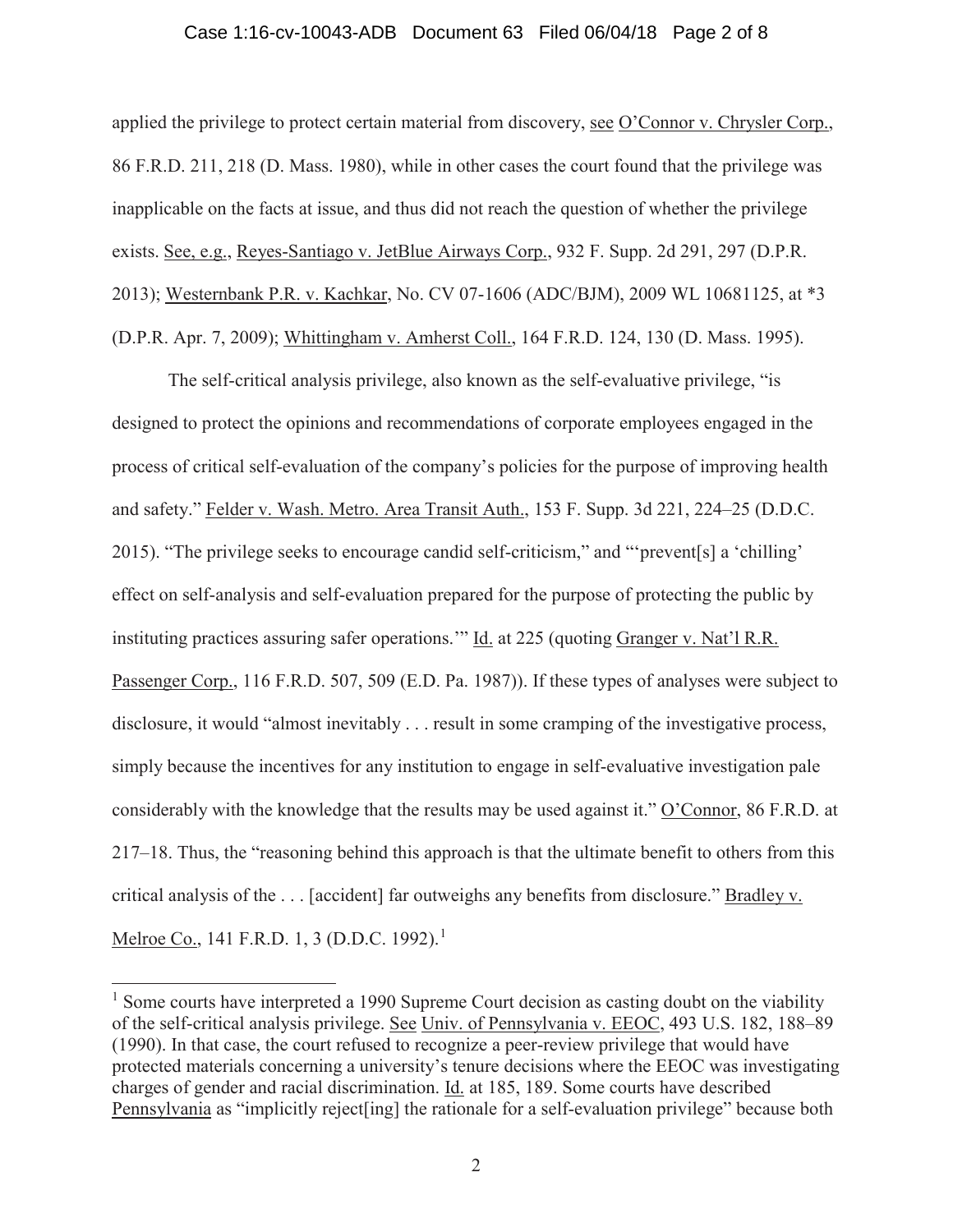# Case 1:16-cv-10043-ADB Document 63 Filed 06/04/18 Page 3 of 8

The O'Connor court identified four "potential guideposts" for the application of the selfcritical analysis privilege:

(1) materials protected have generally been those prepared for mandatory governmental reports; (2) only subjective, evaluative materials have been protected; (3) objective data in those same reports have not been protected; and (4) in sensitivity to plaintiffs' need for such materials, courts have denied discovery only where the policy favoring exclusion has clearly outweighed plaintiffs' need.

O'Connor, 86 F.R.D. at 217 (quoting Webb v. Westinghouse Elec. Corp., 81 F.R.D. 431, 434

(E.D. Pa. 1978)). In the years since O'Connor was decided, however, a different four-factor test

appears to have been more frequently applied by district courts across the country. See 2

McLaughlin on Class Actions § 11:11 (14th ed.). That test, which is based in part on factors

identified by the Ninth Circuit in Dowling v. Am. Haw. Cruises, Inc., 971 F.2d 423, 426 (9th Cir.

1992)), is as follows: (1) "the information must result from a critical self-analysis undertaken by

the party seeking protection; (2) the public must have a strong interest in preserving the free flow

of the type of information sought;" (3) "the information must be of the type whose flow would

be curtailed if discovery were allowed;" and (4) the document at issue must have been "prepared

with the expectation that it would be kept confidential." Reid v. Lockheed Martin Aeronautics

Co., 199 F.R.D. 379, 386 (N.D. Ga. 2001) (quoting Dowling, 971 F.2d at 426).<sup>2</sup> The court in

privileges are based on the "assertion that candid appraisals of organizational management and personnel practices will be hindered to the detriment of the public interest if such information is subject to disclosure in litigation." Roberts v. Hunt, 187 F.R.D. 71, 75 (W.D.N.Y. 1999). The self-critical analysis privilege, however, is ordinarily only recognized where protecting an organization's self-analysis could further a specific, important public policy goal, such as implementing affirmative action programs or improving safety procedures. Thus, it is not apparent that Pennsylvania completely forecloses the existence of the privilege. See Abbott v. Harris Publ'ns, No. 97-cv-7648 (JSM), 1999 WL 549002, at \*2 (S.D.N.Y. July 28, 1999) (explaining that, post-Pennsylvania, the party seeking to invoke the self-critical analysis privilege "bears a heavy burden of establishing that public policy strongly favors the type of [internal] review at issue and that disclosure in the course of discovery will have a substantial chilling effect on the willingness of parties to engage in such [internal] reviews"). <sup>2</sup> The U.S. District Court for the District of Columbia employs yet another test: "(1) the document must be a critique submitted as part of a mandatory government report; and (2) the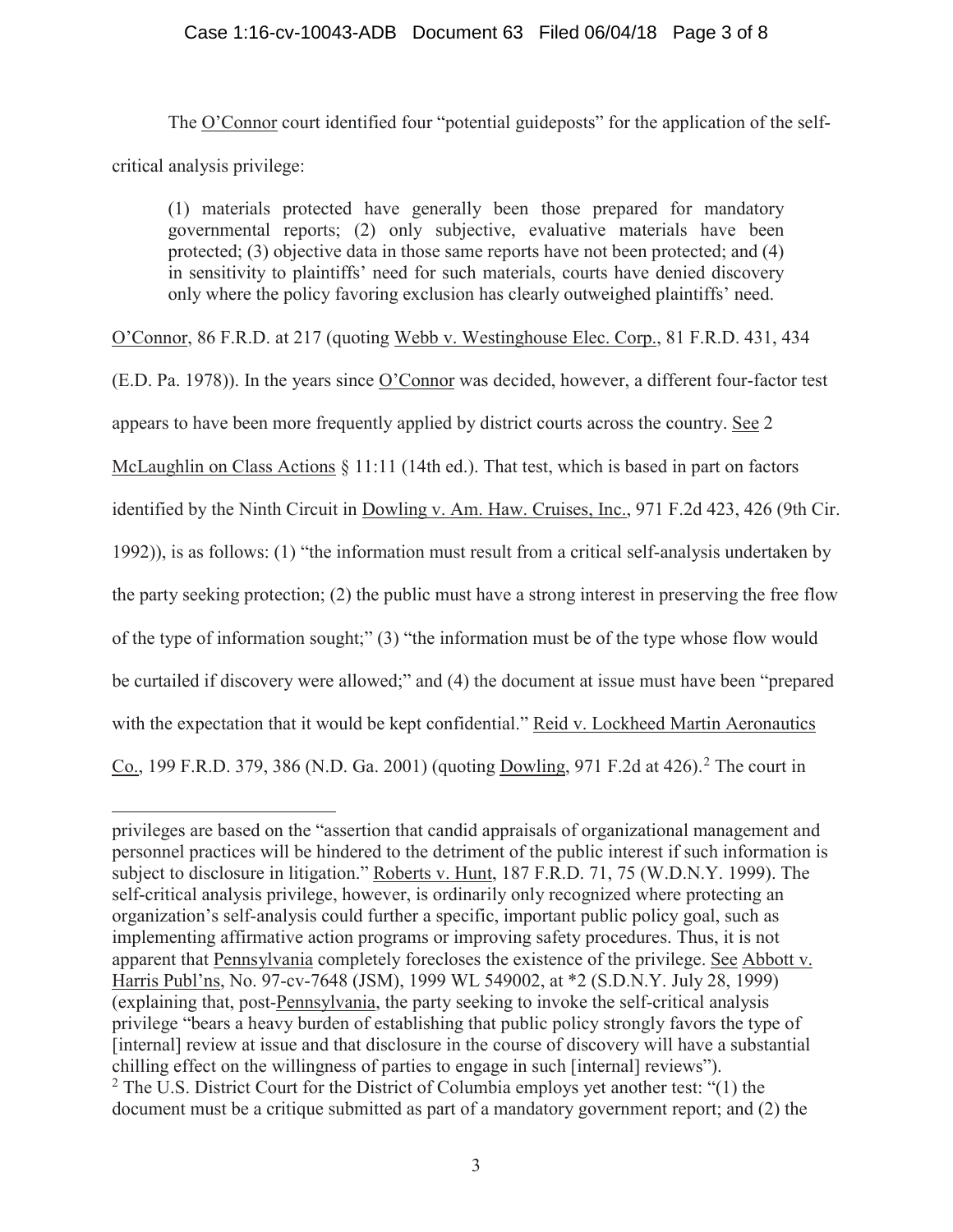## Case 1:16-cv-10043-ADB Document 63 Filed 06/04/18 Page 4 of 8

Tice explained that the first test, as employed in O'Connor, is used to determine whether reports in an employment discrimination case are protected by the privilege, while the second test, as described in Reid, is employed in personal injury or tort cases. Tice, 192 F.R.D. at 272–73. Other courts have not necessarily recognized that distinction, however. See Roberts v. Carrier Corp., 107 F.R.D. 678, 684 (N.D. Ind. 1985) (applying O'Connor factors in personal injury case); see also Adams v. Pinole Point Steel Co., No. C-92-1962 MHP, 1994 WL 442725, at \*2 (N.D. Cal. May 18, 1994) (explaining that courts have "enunciated various tests, all of which are similar to the test set forth in Dowling").

Even where the self-critical analysis privilege applies, it protects "only subjective impressions and opinions, not objective facts." Reichhold Chems., Inc. v. Textron, Inc., 157 F.R.D. 522, 526 (N.D. Fla. 1994). See also Felder, 153 F. Supp. 3d at 225 (The self-critical analysis privilege "does not protect purely factual material appearing alongside self-critical analysis.").

# **B. Application**

Regardless of the precise formulation of the test to be applied, the internal review at issue here is the type of evaluation that the self-critical analysis privilege seeks to protect.<sup>3</sup>

Partrederiet's internal investigation was completed after the accident occurred, and the purpose

document must have been prepared retrospectively as a component of a post-accident evaluation." Felder, 153 F. Supp. 3d at 225. Furthermore, courts generally only apply the privilege in "cases involving public health or safety." Id. (quoting Wade v. Wash. Metro. Area Transit Auth., No. 01–cv–334, 2006 WL 890679, at \*5 (D.D.C. 2006)).

 $3$  Although the Court need not make a determination as to the standard to be applied, based on the facts of this case, the Court believes that the following are the appropriate factors to consider: (1) the document must be a critique submitted as part of a mandatory government report; (2) the document must have been prepared retrospectively as a component of a post-accident evaluation; (3) only subjective, evaluative materials are protected, and objective data is not protected; (4) the public must have a strong interest in preserving the free flow of the type of information sought; and (5) the document at issue must have been prepared with the expectation that it would be kept confidential.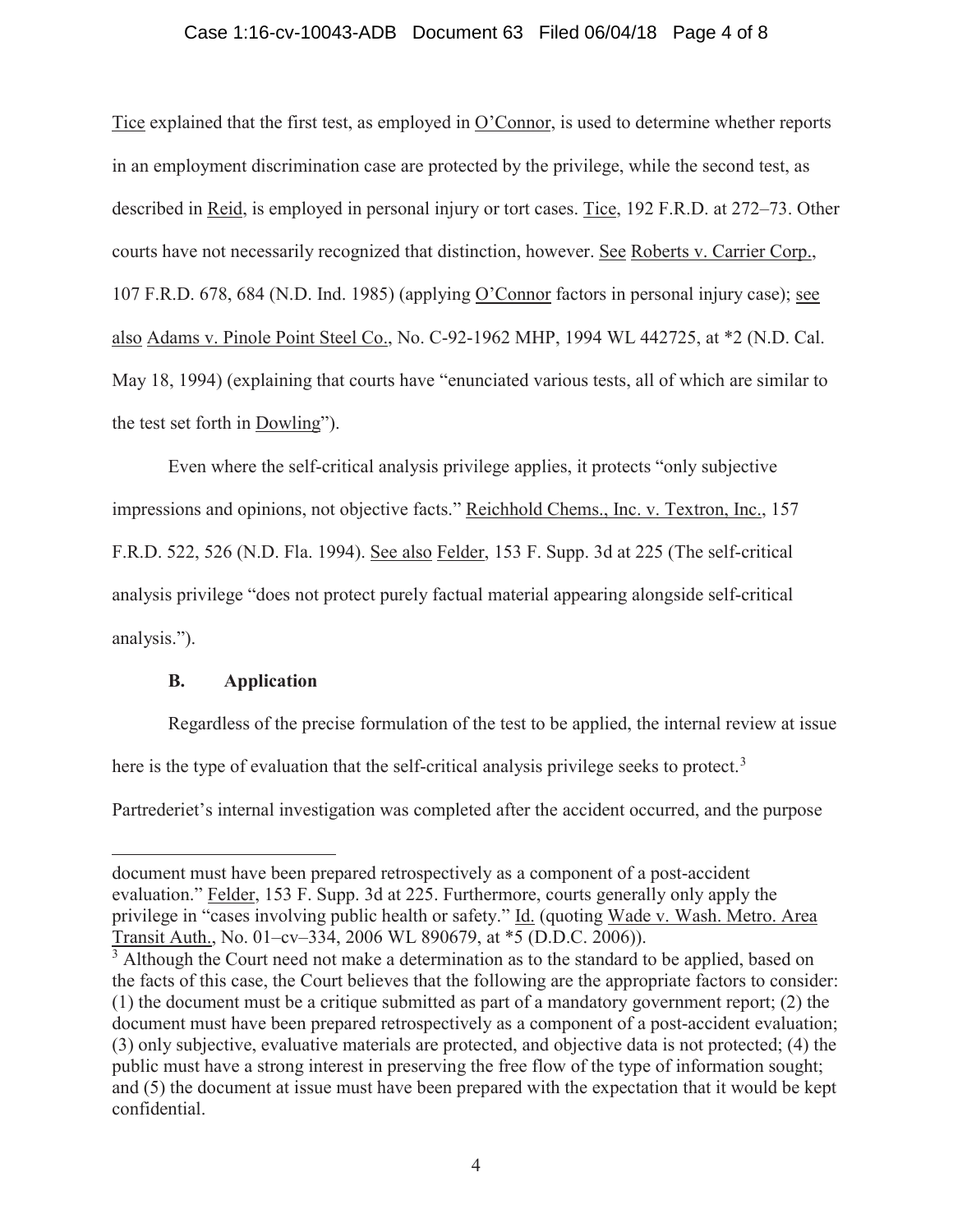#### Case 1:16-cv-10043-ADB Document 63 Filed 06/04/18 Page 5 of 8

was to pinpoint the root causes of the accident and to identify corresponding corrective actions and preventative measures that Partrederiet can take to avoid future incidents. Further, Partrederiet asserts that its investigation was required by an international treaty, the International Convention for Safety of Life at Sea 1974. In addition, Partrederiet represents that it has disclosed all the objective information and facts generated by its investigation, such as data from the BW GDF SUEZ BOSTON's Voyage Data Recorder, and has withheld only the self-analysis portions of its investigative report.

Several cases have recognized that the rationale for applying the self-critical analysis privilege is especially compelling where a post-accident safety review is concerned. For example, the court in Granger considered whether the privilege should apply to an internal postaccident review prepared by an investigation committee after an Amtrak electrician was injured at a maintenance facility. Granger, 116 F.R.D. at 508. The court determined that the sections of the report titled "Accident Analysis" and "Committee Recommendations" were protected by the self-critical analysis privilege, because "one of the primary purposes of the doctrine is to prevent a chilling effect on self-analysis and self-evaluation prepared for the purpose of protecting the public by instituting practices assuring safer operations." Id. at 510. The court explained that "[t]here is no question that the public has an interest in the institution of practices assuring safer operations of railroads," and reasoned that the "production of these portions of the report would tend to hamper honest, candid self-evaluation geared toward the prevention of future accidents." Id. Later, in Dowling, the Ninth Circuit quoted from Granger and noted that "[w]e do not disagree with this analysis." Dowling, 971 F.2d at 427. The court drew a distinction, however, between Dowling, which involved a voluntary, routine safety review conducted by a cruise ship operator, and a post-incident investigation, explaining that "the difference between pre-accident

5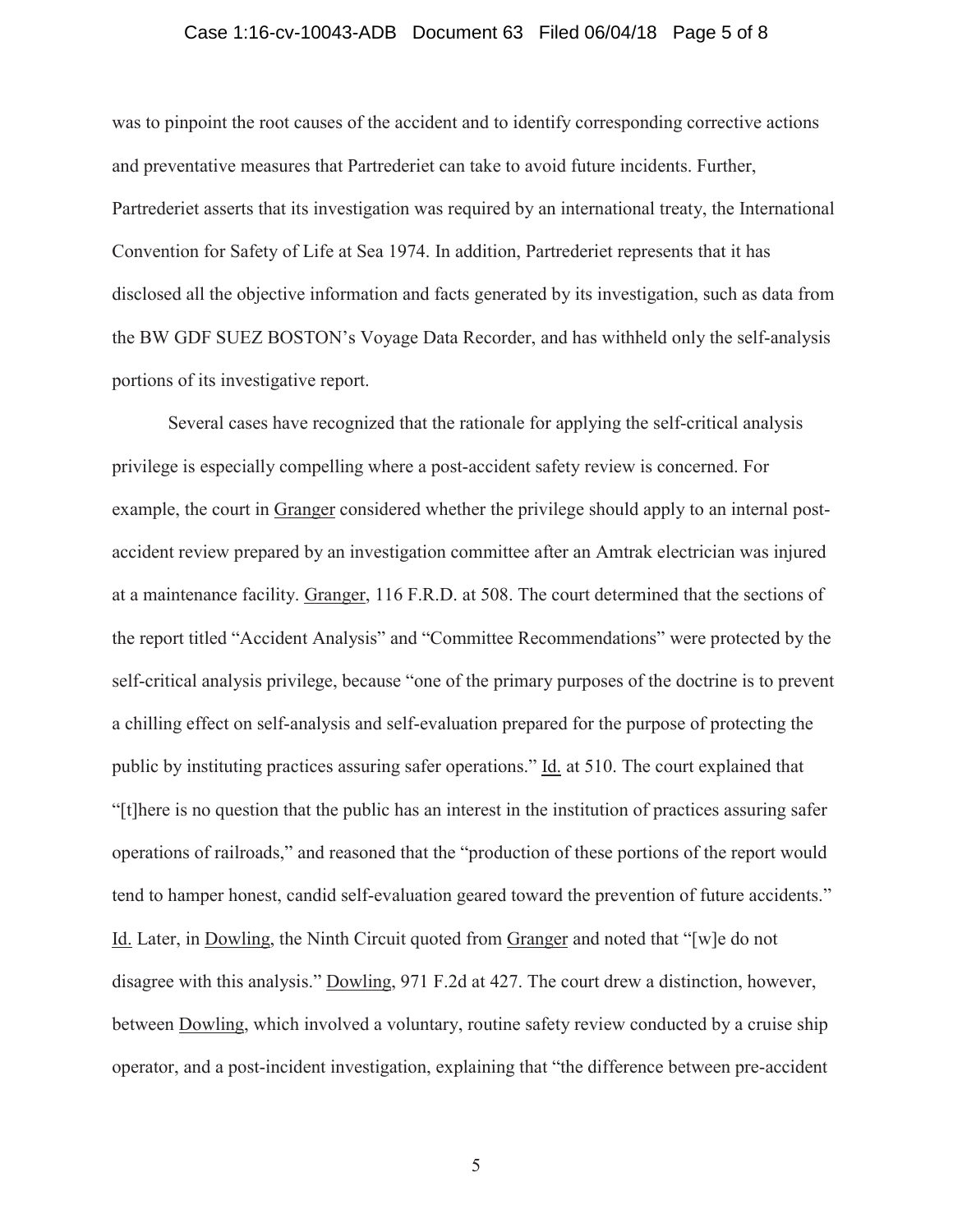# Case 1:16-cv-10043-ADB Document 63 Filed 06/04/18 Page 6 of 8

safety reviews and post-accident investigations is an important one," since the "candid analysis of the causes of [a particular] accident[] is more likely to be stifled by a disclosure requirement than would the routine review of safety concerns." Id. at 425–27. The court also noted that the Federal Rules of Evidence "bar only evidence of *subsequent* remedial measures to prove negligence," based on the social policy rationale "of encouraging people to take, or at least not discouraging them from taking, steps in furtherance of added safety." Id. at 427 (citing Fed. R. Evid. 407 and quoting advisory committee note). Along the same lines, a federal court in Pennsylvania determined that a post-accident report generated by the Navy was also protected from disclosure by the privilege. See In re Petition of McAllister Towing & Transp. Co., No. 02 cv-858, 2004 WL 1240667, at \*1 (E.D. Pa. May 7, 2004) (explaining that "the entire goal of the [internal] investigative process is to promote safety and to eliminate the possibility of a similar accident occurring in the future," which is "the basis for the [self-critical analysis] privilege, in the first place," and noting that the "privilege is based upon the concern that disclosure of documents reflecting candid self-examination will deter or suppress socially useful investigations and evaluations or compliance with the law or with professional standards" (internal quotation marks and citation omitted)). Accordingly, the self-critical analysis privilege should apply to the evaluation at issue here.

Block Island Fishing argues that Partrederiet has not demonstrated that it will suffer actual harm from disclosing the investigative report. As discussed supra, however, the problem that the self-critical analysis privilege is meant to address is the disincentive against conducting future safety reviews if such material were required to be disclosed, rather than any immediate harm that the company would suffer from disclosing the report in this specific instance. Block Island Fishing also contends that, because Partrederiet is legally required to conduct post-

6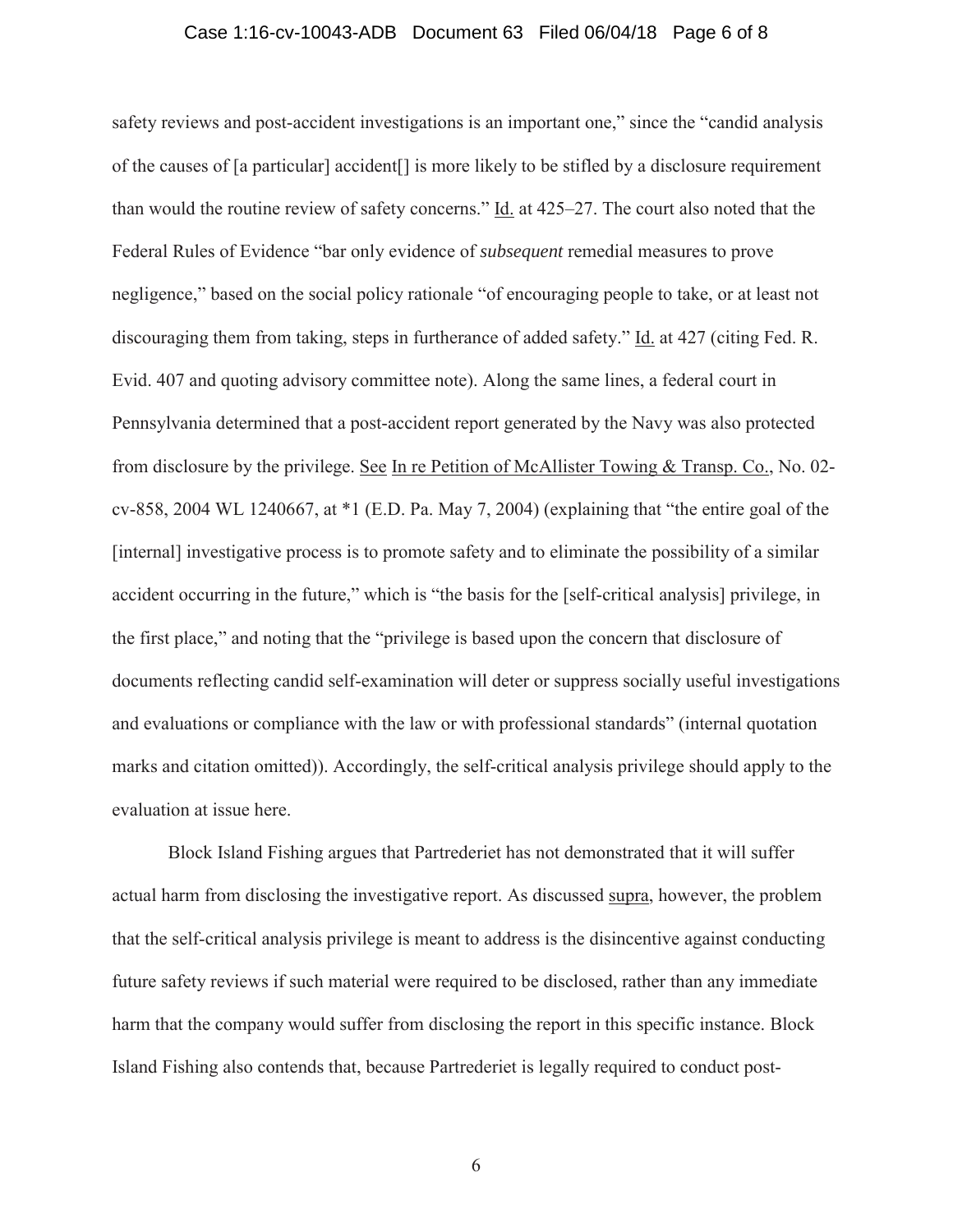#### Case 1:16-cv-10043-ADB Document 63 Filed 06/04/18 Page 7 of 8

accident evaluations, disclosure of the report will not prevent Partrederiet from performing similar evaluations in the future. The fact that Partrederiet must continue to conduct these reviews, however, does not necessarily mean that it will have the incentive to be particularly thorough or candid in those evaluations. As the court in Webb recognized, the self-critical analysis privilege enhances compliance even where a report is legally required, because a company "must be encouraged to be candid and forthright in assessing" the practices at issue. Webb, 81 F.R.D. at 433; see also O'Connor, 86 F.R.D. at 217 (relying on Webb factors, including that report was prepared to satisfy government requirement).

Block Island Fishing also argues that the report should be disclosed because Partrederiet has not demonstrated that it was prepared with the expectation that it would be kept confidential, nor has it indicated that it has actually been kept confidential. See Dowling, 971 F.2d at 426 (recognizing "general proviso" that "no document will be accorded a privilege unless it was prepared with the expectation that it would be kept confidential, and has in fact been kept confidential"). The Court agrees that Partrederiet must demonstrate it has satisfied this requirement, so it shall file a status report within ten days of this order explaining whether the report was prepared with the expectation of confidentiality and whether it has been kept confidential. Given that the law concerning the self-critical analysis privilege is not wellestablished, the Court will not require Partrederiet to divulge the report merely because its initial brief does not make clear whether the report meets this requirement.

Lastly, Block Island Fishing asserts that Partrederiet's invocation of the privilege is overbroad because Partrederiet has not disclosed documentation concerning the specific facts and materials that were considered in the post-accident review. The Court agrees that Partrederiet must turn over these components of its report and allow its Rule 30(b)(6) deponent to testify

7